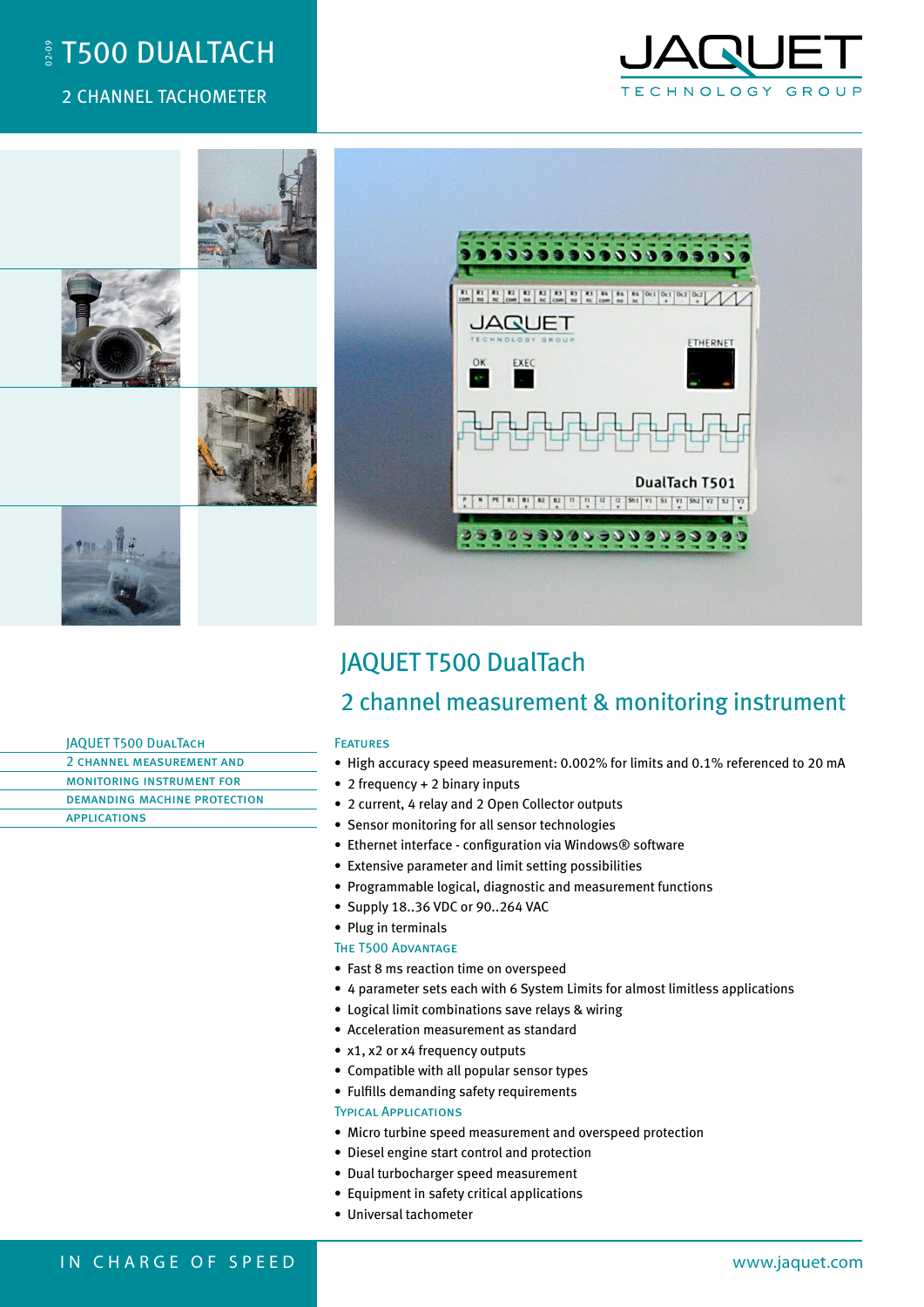# T500 DUAlTACH

# 2 CHANNEL TACHOMETER

### **2 Channel Tachometer with 4 Relays, 2 Open Collector and two 0/4-20mA Outputs:**

| Type and part numbers | AC version: | T501.50 | part number: 384Z-05600 |
|-----------------------|-------------|---------|-------------------------|
|                       | DC version: | T501.10 | part number: 384Z-05601 |

| <b>Technical Data</b>                                                                                          |                                                                                                                                |                                                                                                                                                                                                                                                                                                     |  |
|----------------------------------------------------------------------------------------------------------------|--------------------------------------------------------------------------------------------------------------------------------|-----------------------------------------------------------------------------------------------------------------------------------------------------------------------------------------------------------------------------------------------------------------------------------------------------|--|
| <b>Measurement range</b>                                                                                       | 0.025 Hz 50.00 kHz                                                                                                             |                                                                                                                                                                                                                                                                                                     |  |
| <b>Measurement time</b>                                                                                        | Configurable min. measurement time (t <sub>s</sub> ): $2/5/10/20/50/100/200/500$ ms, $1/2/5$ s                                 |                                                                                                                                                                                                                                                                                                     |  |
| <b>Reaction time</b>                                                                                           | Current output:<br>Relays:<br>Current output:<br>Relays:                                                                       | For input frequencies having period $\kappa$ measurement time $(t_{\omega})$ :<br>$t_{M}$ + 4.1 ms<br>$t_{M}$ + 6 ms<br>For input frequencies having period $\rightarrow$ measurement time (t <sub>M</sub> ):<br>Maximum: Input period + $t_{M}$ + 4.1 ms<br>Maximum: Input period + $t_{M}$ + 6 ms |  |
| <b>Accuracy</b>                                                                                                |                                                                                                                                |                                                                                                                                                                                                                                                                                                     |  |
| Limits<br>Current output                                                                                       | 0.002%<br>0.1% referenced to 20mA or the end value                                                                             | Max 0.15 % from measuring value + 2 LSB (-25°  +50°C)<br>Max 0.20 % from measuring value + 2 LSB (-40°  +70°C)                                                                                                                                                                                      |  |
| Sensor inputs (2)                                                                                              |                                                                                                                                |                                                                                                                                                                                                                                                                                                     |  |
| Frequency range<br>Input impedance<br>Trigger levels<br>Sensor supply<br>Internal Pull Up<br>Sensor monitoring | 0.025 Hz to 50 kHz<br>>11.5 kOhm<br>Selectable by software:<br>+14 V ±0.5 V, max 35 mA, short circuit proof<br>3 wire sensors: | fixed at 3 V or adaptive from either 20 mVrms or 180 mVrms<br>1 kOhm for connecting active 2 wire or NAMUR sensors to +14 V<br>Programmable current consumption limits of 0.535mA.<br>Outside the selected range the sensor is signaled as faulty.                                                  |  |
|                                                                                                                | Electromagnetic sensors:                                                                                                       | Continuity checked. Open circuit signaled as a fault.                                                                                                                                                                                                                                               |  |
|                                                                                                                | None:                                                                                                                          | Both sensor monitoring functions may be disabled.                                                                                                                                                                                                                                                   |  |
| Binary inputs (2)                                                                                              | Isolated inputs for external selection of parameter sets or combination in System Limits                                       |                                                                                                                                                                                                                                                                                                     |  |
| Levels                                                                                                         |                                                                                                                                | Low: <+5 V High: > +15 V (software selection of active Low or High)                                                                                                                                                                                                                                 |  |
| Analog outputs (2)                                                                                             |                                                                                                                                | Programmable start and end value (negative transfer function possible)                                                                                                                                                                                                                              |  |
| Type                                                                                                           | 020 mA / 420 mA                                                                                                                |                                                                                                                                                                                                                                                                                                     |  |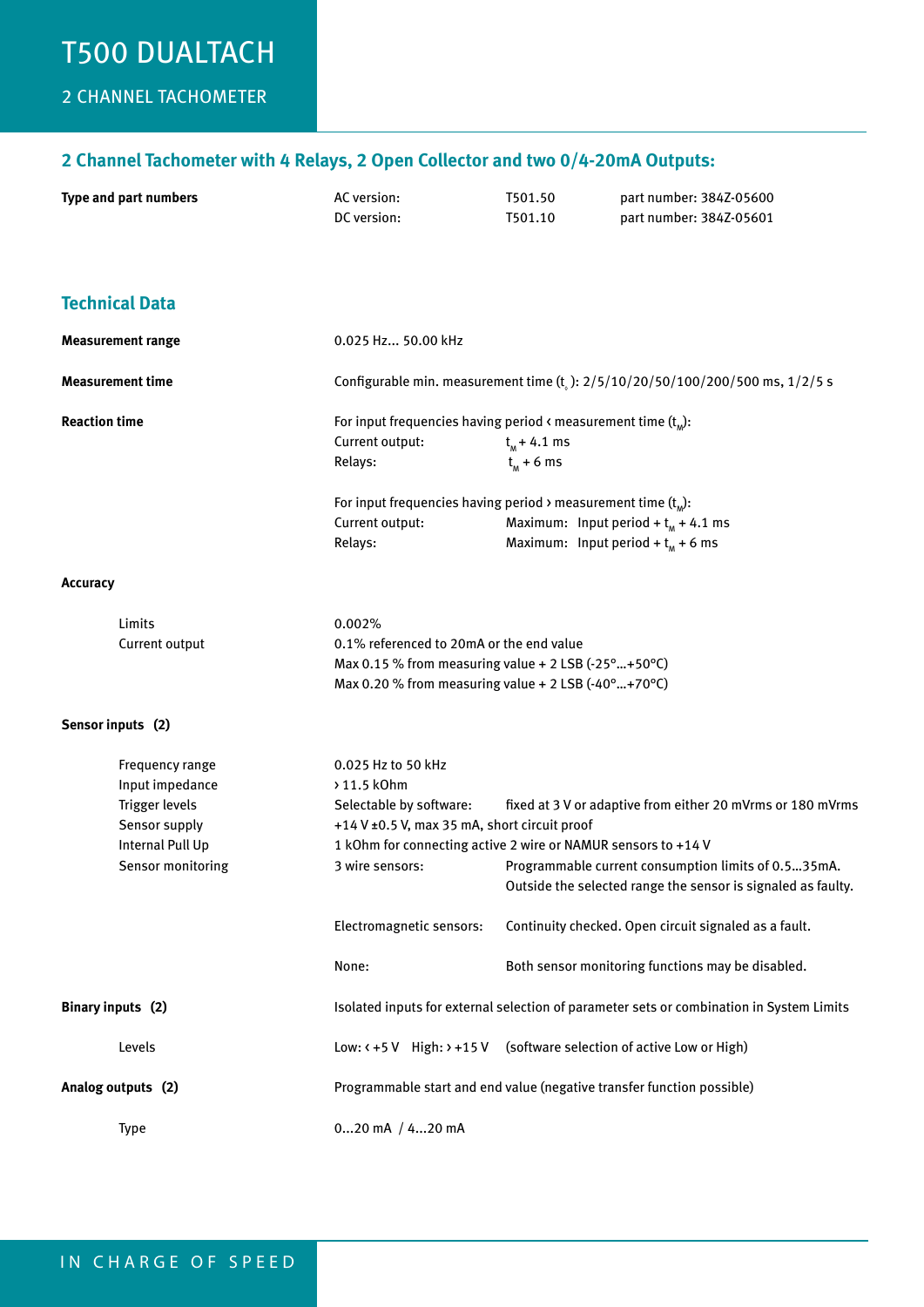

| Maximum load                 | 500 Ohm corresponding to a maximum of 10 V                                                                                                           |  |  |  |  |
|------------------------------|------------------------------------------------------------------------------------------------------------------------------------------------------|--|--|--|--|
| Resolution                   | 14 bit corresponding to 1:16384 (actual resolution: 1.36 µA)                                                                                         |  |  |  |  |
| Linearity error              | Max. 0.015 %                                                                                                                                         |  |  |  |  |
| Temperature drift            | Typ. $\pm$ 50 ppm/K, max $\pm$ 120 ppm/K                                                                                                             |  |  |  |  |
| Relays (4)                   |                                                                                                                                                      |  |  |  |  |
| Limits                       | 4 parameter sets each with 6 System Limits (AND / OR combined values)                                                                                |  |  |  |  |
| Hysteresis                   | Freely programmable upper and lower set-points for each limit                                                                                        |  |  |  |  |
| Contacts                     | Change-over: 230 VAC / max. 0.45 A 125 VAC / max. 1 A 30 VDC / max. 2 A                                                                              |  |  |  |  |
| Open Collector outputs (2)   | Isolated outputs of sensor frequencies: programmable x1, x2 or x4 (subject to 2<br>channel phase shift). Can also react on System Limits, see above. |  |  |  |  |
| Data I/O                     | <b>Ethernet interface</b>                                                                                                                            |  |  |  |  |
| <b>Supply</b>                | AC version: 90264 VAC max 14 W / 120370 VDC                                                                                                          |  |  |  |  |
|                              | DC version: 1836 VDC max 6.8 W                                                                                                                       |  |  |  |  |
| <b>Operating temperature</b> | AC Version: -25+50°C                                                                                                                                 |  |  |  |  |
|                              | DC Version: -40+70°C                                                                                                                                 |  |  |  |  |
| <b>Storage temperature</b>   | $-40^{\circ}$ +85°C                                                                                                                                  |  |  |  |  |
| <b>Climatic immunity</b>     | In accordance with DIN 40 040                                                                                                                        |  |  |  |  |
| <b>Relative humidity</b>     | 75% averaged over 1 year; up to 90% for 30 days max.                                                                                                 |  |  |  |  |
| <b>Isolation</b>             | Min. 1000 V                                                                                                                                          |  |  |  |  |
| <b>EMC</b>                   | Emissions in accordance with international standards and EN 50081-2.                                                                                 |  |  |  |  |
|                              | Immunity to EN 50082-2                                                                                                                               |  |  |  |  |
|                              | Conducted emissions: CISPR 16-1, 16-2                                                                                                                |  |  |  |  |
|                              | Radiated emissions: EN 55011                                                                                                                         |  |  |  |  |
|                              | Electrostatic discharge: IEC 61000-4-2                                                                                                               |  |  |  |  |
|                              | Electromagnetic fields: IEC 61000-4-3                                                                                                                |  |  |  |  |
|                              | Fast transients: IEC 61000-4-4                                                                                                                       |  |  |  |  |
|                              | Slow transients: IEC 61000-4-5                                                                                                                       |  |  |  |  |
|                              | RF common mode: IEC 61000-4-6                                                                                                                        |  |  |  |  |
|                              | Pulse mode electric field: ENV 50140                                                                                                                 |  |  |  |  |
|                              | Magnetic fields: IEC 1000-4-8                                                                                                                        |  |  |  |  |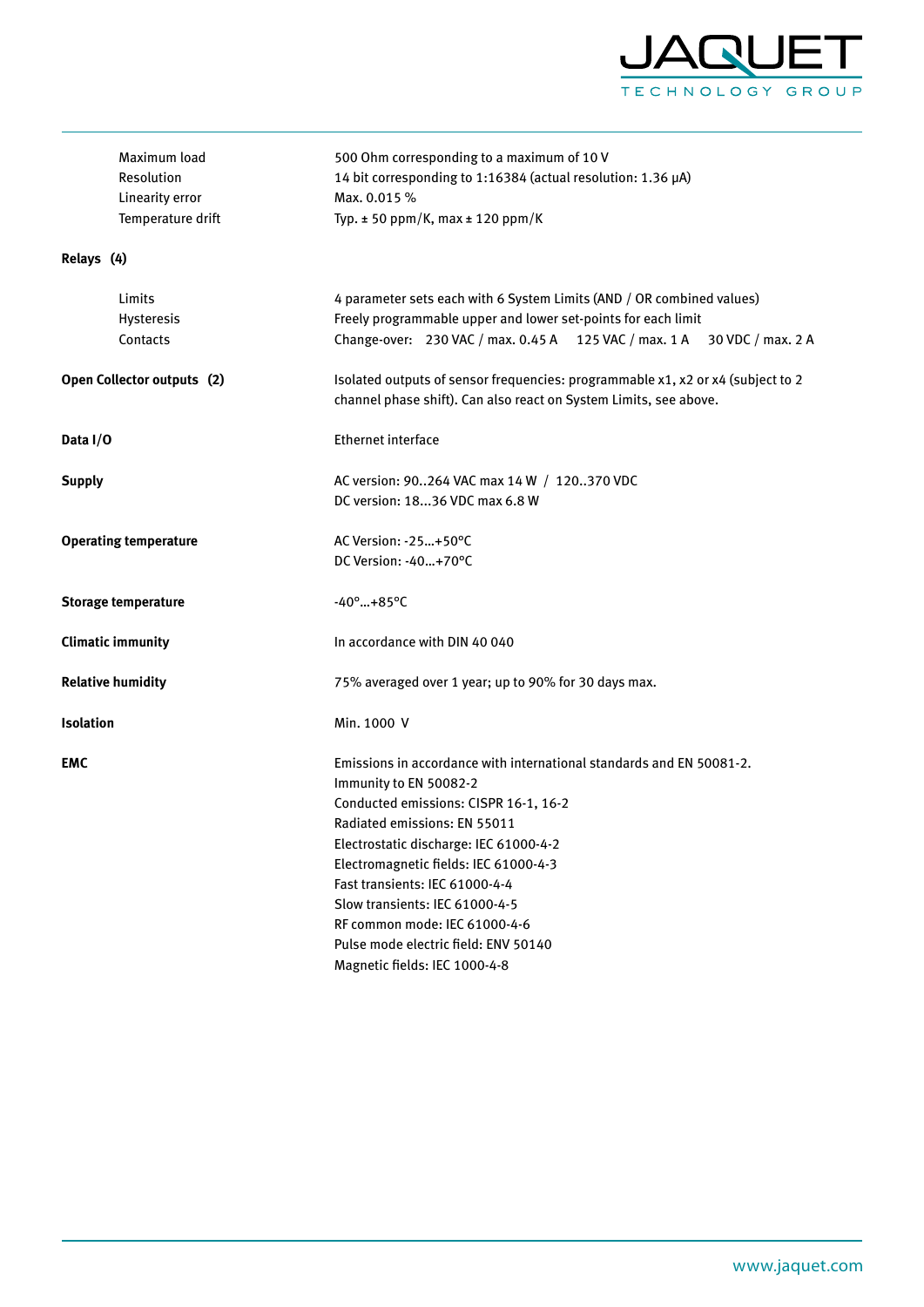# T500 DUAlTACH

# 2 CHANNEL TACHOMETER

## **Dimensions**



| <b>Mounting</b>                    | DIN-rail DIN 4622713 (EN 50022) or mounting plate DIN 43660 (46121)                                                                                                                                 |
|------------------------------------|-----------------------------------------------------------------------------------------------------------------------------------------------------------------------------------------------------|
| <b>Housing</b>                     | Material ABS, color RAL 7035                                                                                                                                                                        |
| <b>Terminals</b>                   | Plug-in style                                                                                                                                                                                       |
| Weight                             | AC version: 384 g<br>DC version: 371 g                                                                                                                                                              |
| Configuration / operating software |                                                                                                                                                                                                     |
| Interface                          | Ethernet connection. (Please note: Ethernet cable is not included.)<br>The software is stored in the unit. Configuratoion and display of values possible with<br>Ethernet, no PC connection needed. |
| Functionality                      | • Fast and user friendly parameter set up<br>• Access to stored parameters<br>. PC display of measurement, relay and alarm status<br>. Normal file handling and printing of parameter details       |
| Scope of delivery                  | Complete documentation on a CD-ROM.                                                                                                                                                                 |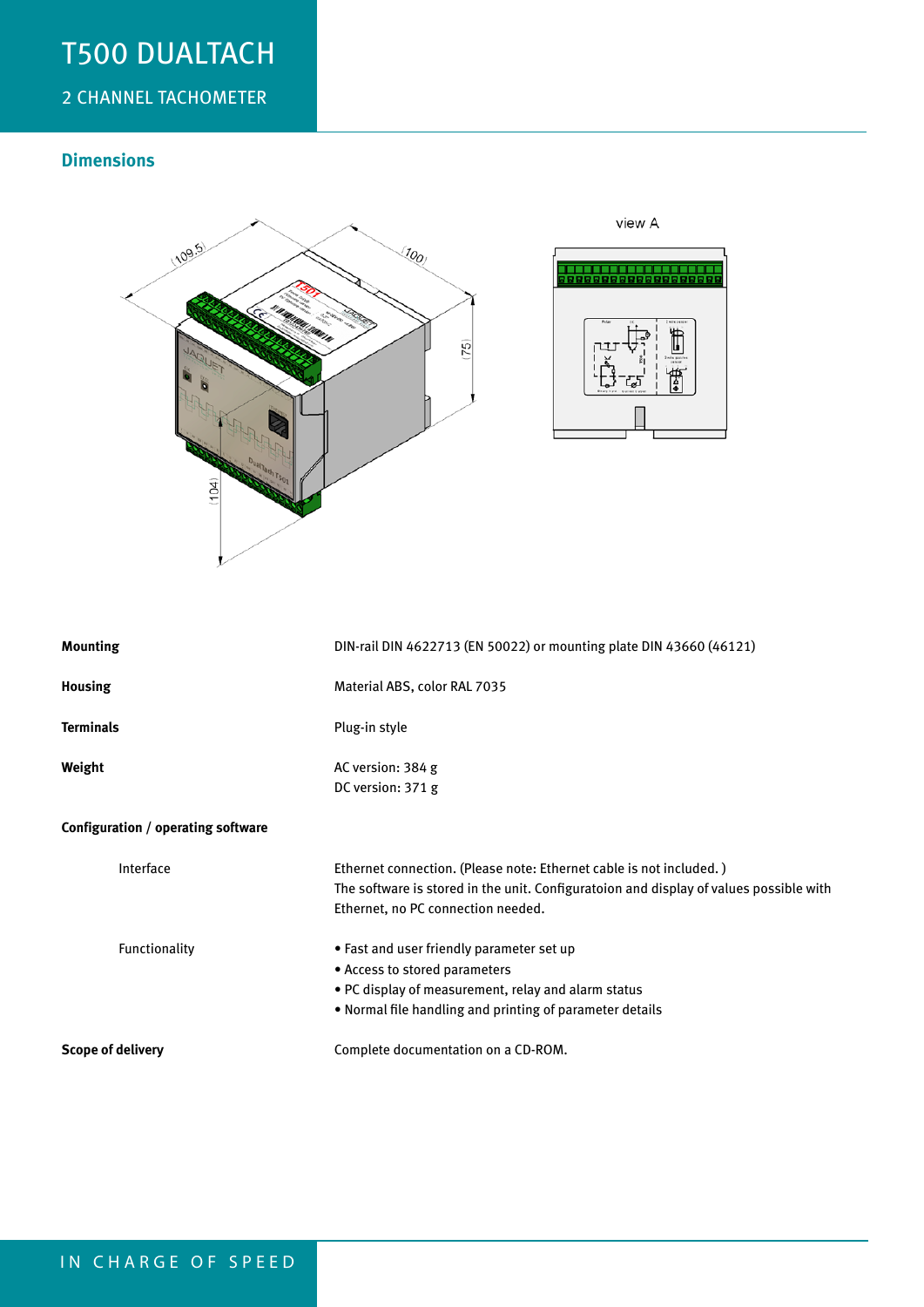

## **Limits for limitless applications**



T500's allow you the freedom to choose the functions or system configuration that best match your application.

As well as being replacements for previous generation tachometers they can process multiple sensors data including frequency and binary inputs.

Want to know when a trip occurred? Could really do with more gear teeth than space allows? Need to swap between different parameter sets? - No problem - the T500 DualTach provides the solution.

Uniquely, the T500's also enable you to logically combine decision parameters from more than one sensor or command to create control signals.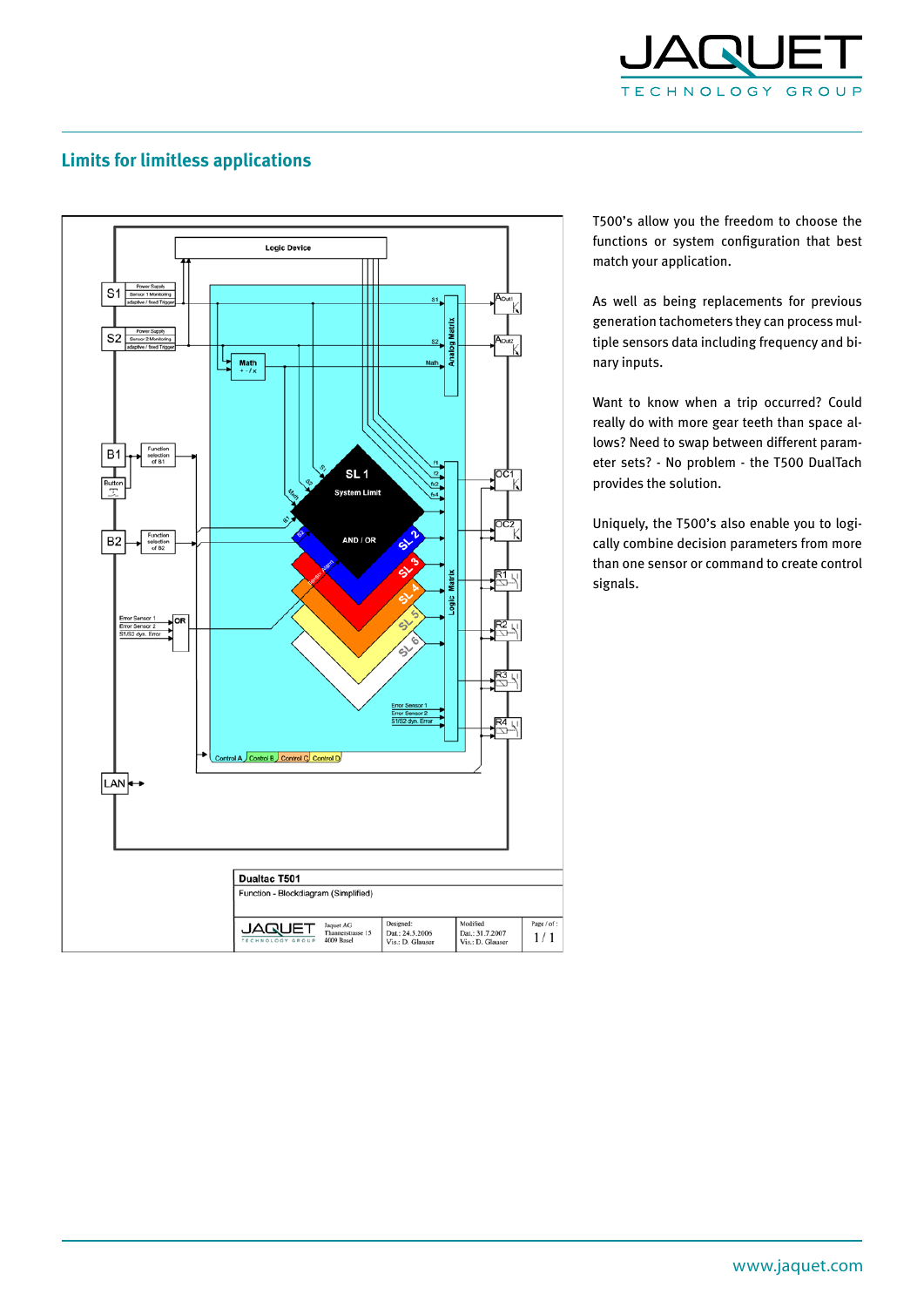# T500 DUAlTACH

2 CHANNEL TACHOMETER

### **System Limits for simple configuration of complex solutions**

|                      |                                         | Jaquet Technology Group - Online - T501 - Config user         |                      |                                                                                    | ц    |                                      |                                                                           |
|----------------------|-----------------------------------------|---------------------------------------------------------------|----------------------|------------------------------------------------------------------------------------|------|--------------------------------------|---------------------------------------------------------------------------|
|                      | File Online Configuration Settings Info |                                                               |                      |                                                                                    |      |                                      |                                                                           |
| <b>Systemlimit 1</b> | <b>Systemlimit 2</b>                    | Systemlimit 5<br>Systemlimit 3<br>Systemlimit 4               | Systemlimit 6        | <b>Control A</b>                                                                   | Main |                                      |                                                                           |
| Sensor 1             | Limit high<br><b>Limit low</b>          | 300.0<br><b>Overspeed</b><br>290.0<br>O Underspeed            | $\sqrt{2}$           | <b>Control B</b><br>Logic<br><b>Control C</b><br>$\bigcirc$ OR<br><b>Control D</b> |      |                                      |                                                                           |
| Sensor <sub>2</sub>  | Limit high<br><b>Limit low</b>          | 300.0<br><b>● Overspeed</b><br>290.0<br>O Underspeed          | □⋙                   | $\odot$ AND                                                                        |      |                                      |                                                                           |
| <b>Math function</b> | Limit high<br><b>Limit low</b>          | 100.0 <br>$\bullet$ Over-run<br>50.0<br>$\bigcirc$ Under- run | ■ >>>                |                                                                                    |      |                                      |                                                                           |
| <b>Binary 1</b>      |                                         | $\bullet$ active<br>◯ inactive                                | $V$ >>>              |                                                                                    |      |                                      |                                                                           |
|                      |                                         | Jaquet Technology Group - Online - T501 - Config user         |                      |                                                                                    |      |                                      | $\llbracket \blacksquare \rrbracket \square \llbracket \times \rrbracket$ |
| Binary 2             |                                         | File Online Configuration Settings Info                       |                      |                                                                                    |      |                                      |                                                                           |
|                      |                                         |                                                               |                      |                                                                                    |      |                                      |                                                                           |
| Sensoralarm          |                                         | Relay 1                                                       |                      |                                                                                    |      | <b>Control A</b>                     |                                                                           |
|                      |                                         | $\blacktriangledown$<br>System limit 1                        | C Latched            | <b>Second</b> Fail safe                                                            |      | <b>Control B</b>                     |                                                                           |
|                      |                                         |                                                               | ● Not latched        | Not fail safe                                                                      |      | <b>Control C</b><br><b>Control D</b> |                                                                           |
|                      |                                         | Relay 2                                                       |                      |                                                                                    |      |                                      |                                                                           |
|                      |                                         | System limit 2<br>▼                                           | C Latched            | ● Fail safe                                                                        |      |                                      |                                                                           |
|                      |                                         |                                                               | <b>O</b> Not latched | Not fail safe                                                                      |      |                                      |                                                                           |
|                      |                                         | Relay 3                                                       |                      |                                                                                    |      |                                      |                                                                           |
|                      |                                         | System limit 3<br>$\blacktriangledown$                        | C Latched            | <b>C</b> Fail safe                                                                 |      |                                      |                                                                           |
|                      |                                         |                                                               | <b>O</b> Not latched | Not fail safe                                                                      |      |                                      |                                                                           |
|                      |                                         | Relay 4                                                       |                      |                                                                                    |      |                                      |                                                                           |
|                      |                                         | System limit 4<br>$\blacktriangledown$                        | C Latched            | ● Fail safe                                                                        |      |                                      |                                                                           |
|                      |                                         |                                                               | <b>O</b> Not latched | Not fail safe                                                                      |      |                                      |                                                                           |
|                      |                                         | Open collector 1                                              |                      |                                                                                    |      |                                      |                                                                           |
|                      |                                         | $\blacktriangledown$<br><b>Frequency S1</b>                   | $\bigcirc$ Latched   | ◉ Fail safe                                                                        |      |                                      |                                                                           |
|                      |                                         |                                                               | <b>O</b> Not latched | O Not fail safe                                                                    |      |                                      |                                                                           |
|                      |                                         | Open collector 2                                              |                      |                                                                                    |      |                                      |                                                                           |
|                      |                                         | $\blacktriangledown$<br><b>Frequency S2</b>                   | $\bigcirc$ Latched   | ◉ Fail safe                                                                        |      |                                      |                                                                           |
|                      |                                         |                                                               | ◉ Not latched        | O Not fail safe                                                                    |      |                                      |                                                                           |
|                      |                                         |                                                               |                      | Main                                                                               |      |                                      |                                                                           |

System Limit structure configuration is easy. You don't have to waste time thinking about parallel- and serial wiring, or inverting and double inverting of signals just to get that signal you need. Just concentrate on the value and/or signal you need and define a System Limit for it. As shown in the example on top:

A need for a TRIP as soon as machine turns faster than 300 rpm and there is no emergency stop coming in on binary 1.

After that just assign this System Limit to a relay and define its behaviour.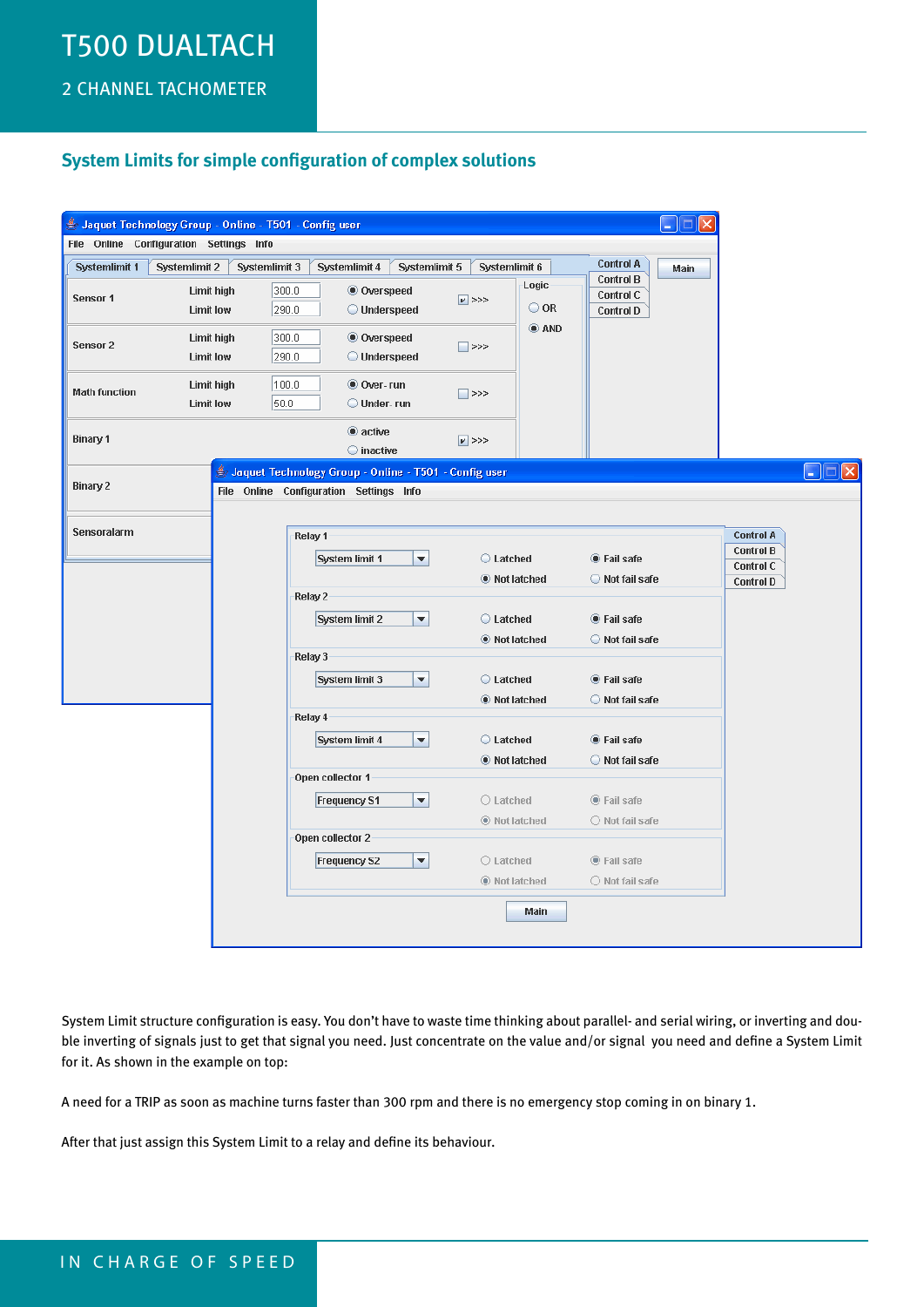

### **T500 configuration**

| Jaquet Technology Group - Online - T501 - Config user |                                          |                                |                            | $\Box$ $\Box$           |  |
|-------------------------------------------------------|------------------------------------------|--------------------------------|----------------------------|-------------------------|--|
| File Online Configuration Settings Info               |                                          |                                |                            |                         |  |
| Actual input data                                     | <b>Status</b>                            |                                | <b>Actual output value</b> |                         |  |
| <b>Speed value</b>                                    | <b>Active control</b>                    |                                | Analog output              |                         |  |
| Sensor 1<br>33.3294                                   | Control A                                |                                | Analog output 1            | 4.267 mA                |  |
| Sensor <sub>2</sub><br>10000.2                        | <b>System limits</b>                     |                                | Analog output 2            | 12.00 mA                |  |
| <b>Math value</b>                                     | Systemlimit 1                            | $@$ active                     | <b>Relay status</b>        |                         |  |
| Result<br>$-99.667$                                   | Systemlimit 2                            | $\circledcirc$ active          | Relay 1                    | $\bigcirc$ de-energised |  |
|                                                       | Systemlimit 3                            | $\bigcirc$ inactive            | Relay 2                    | $\bigcirc$ de-energised |  |
| <b>Binary input</b>                                   | Systemlimit 4                            | $\bigcirc$ inactive            | Relay 3                    | $•$ energised           |  |
| Binary 1<br>$\circledR$ activated                     | Systemlimit 5                            | $\bigcirc$ inactive            | Relay 4                    | $•$ energised           |  |
| Binary 2<br>$\bigcirc$ deactivated                    | Systemlimit 6                            | $\bigcirc$ inactive            |                            |                         |  |
|                                                       | <b>System limit matrix</b>               |                                | Open collector status      |                         |  |
|                                                       | Alarm messages                           |                                | Open collector 1           | $\odot$ frequency       |  |
|                                                       |                                          |                                | Open collector 2           | $•$ frequency           |  |
|                                                       | System<br>Sensor                         | $\bigcirc$ 0k<br>$\bigcirc$ 0k |                            |                         |  |
|                                                       |                                          |                                |                            |                         |  |
|                                                       | <b>Static monitor S1</b>                 | $\bigcirc$ 0k                  |                            |                         |  |
|                                                       | <b>Static monitor S2</b>                 | $\bigcirc$ 0k                  |                            |                         |  |
|                                                       | Dynamic monitor                          | $•$ Error                      |                            |                         |  |
|                                                       | <b>Refresh</b>                           |                                |                            |                         |  |
|                                                       | Refresh status <sup>o</sup> reading data |                                |                            |                         |  |

The configuration software is stored in the T500 itself. So you never have to think about software version - it will always work with the firmware.

The software allows:

- Fast and user friendly parameter set up.
- Access to stored parameters.
- Normal file handling and printing or parameter details
- PC display of measurement, relay and alarm status.
- Password protection with 3 levels

All you need is an Ethernet terminal, a crossed Ethernet cable (not included) and an internet browser (no internet access needed).

**Please note: Information is subject to change. For more technical information please refer to operating instructions.**